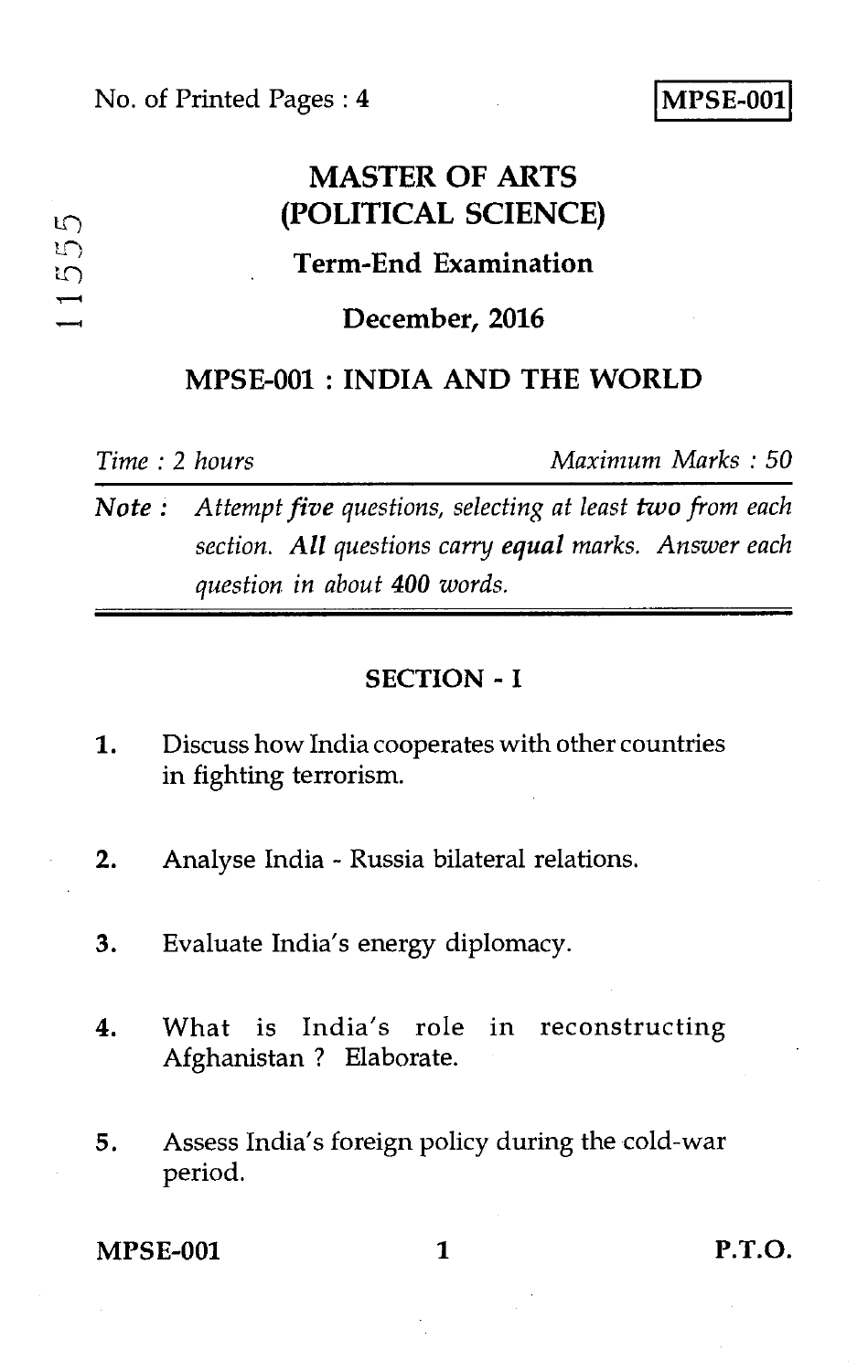#### **SECTION - II**

- **6.** Write short notes of about **200** words on each one of the following :
	- (a) SALT (Strategic Arms Limitation Talks)
	- (b) SAARC
- **7.** Discuss the major issues in India Pakistan bilateral relations.
- 8. Write short notes of about **200** words on each one of the following :
	- (a) India-Brazil relations
	- (b) India-South Africa relations
- **9.** Write short notes of about **200** words on each one of the following :
	- (a) UNHR Commission
	- (b) East Asian Community and INDIA
- 10. How can India become a super power ? Elaborate.

#### **MPSE-001**

 $\overline{2}$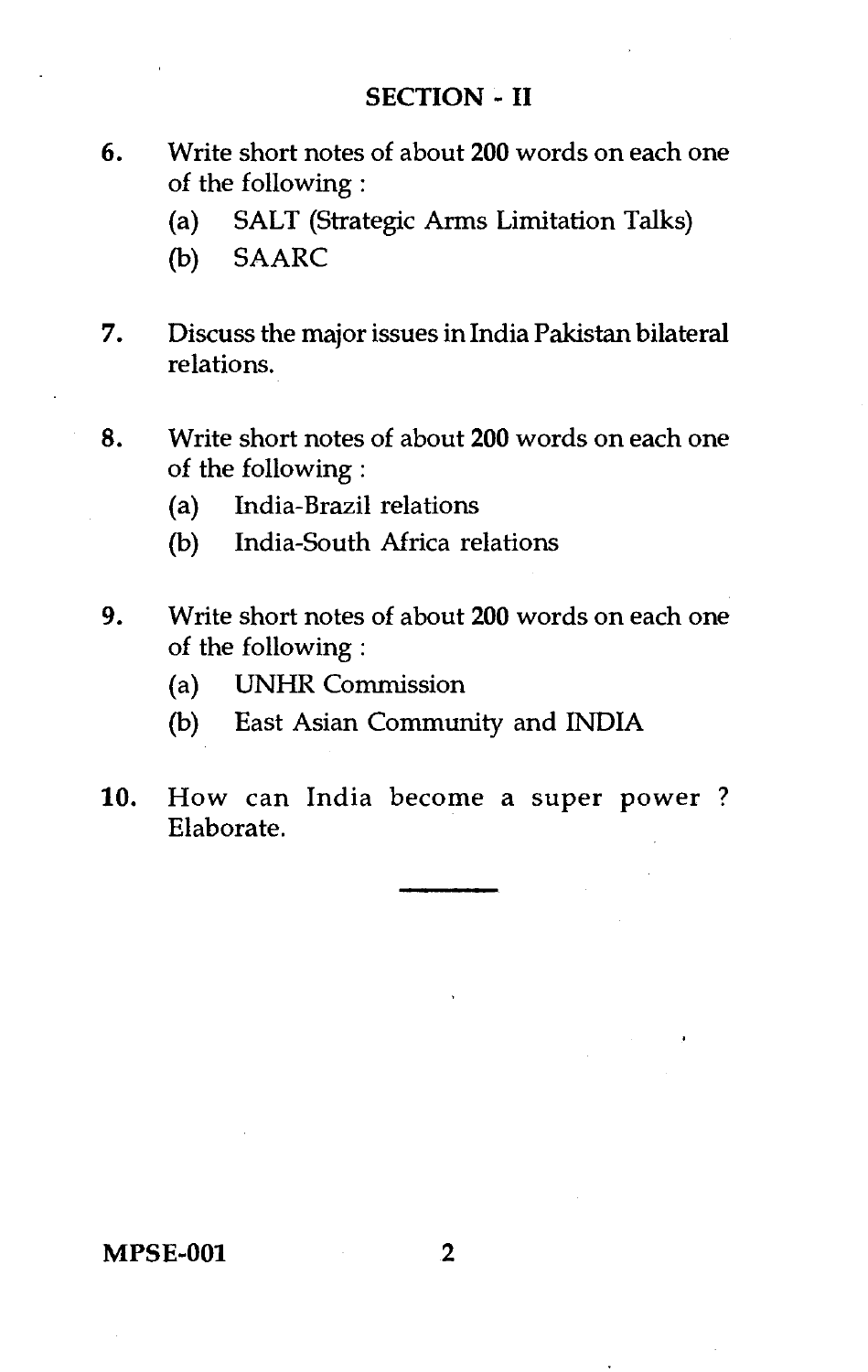एम.पी.एस.ई.-001

स्नातकोत्तर उपाधि कार्यक्रम ( राजनीति शास्त्र ) सत्रांत परीक्षा दिसम्बर, 2016 एम.पी.एस.ई.-001 : भारत और विश्व

समय: 2 घण्टे

अधिकतम अंक : 50

नोट : किन्हीं पाँच प्रश्नों के उत्तर दें, प्रत्येक अनुभाग में से कम से कम दो प्रश्न चनते हये। सभी प्रश्नों के अंक समान हैं। प्रत्येक प्रश्न का उत्तर लगभग 400 शब्दों में दें।

## अनुभाग - I

- चर्चा करें कि आतंकवाद से मुकाबले के लिये भारत अन्य देशों  $\mathbf{1}$ . से कैसे सहयोग करता है।
- भारत-रूस के द्विपक्षीय सम्बंधों का विश्लेषण करें।  $2.$
- भारत की ऊर्जा डिप्लोमेसी का आकलन करें। 3.
- अफगानिस्तान के पुनर्गठन में भारत की क्या भूमिका है ? विस्तार  $\overline{\mathbf{4}}$ . से बतायें।
- शीत युद्ध काल में भारत की विदेश नीति का आकलन करें। 5.

**MPSE-001** 

 $P.T.O.$